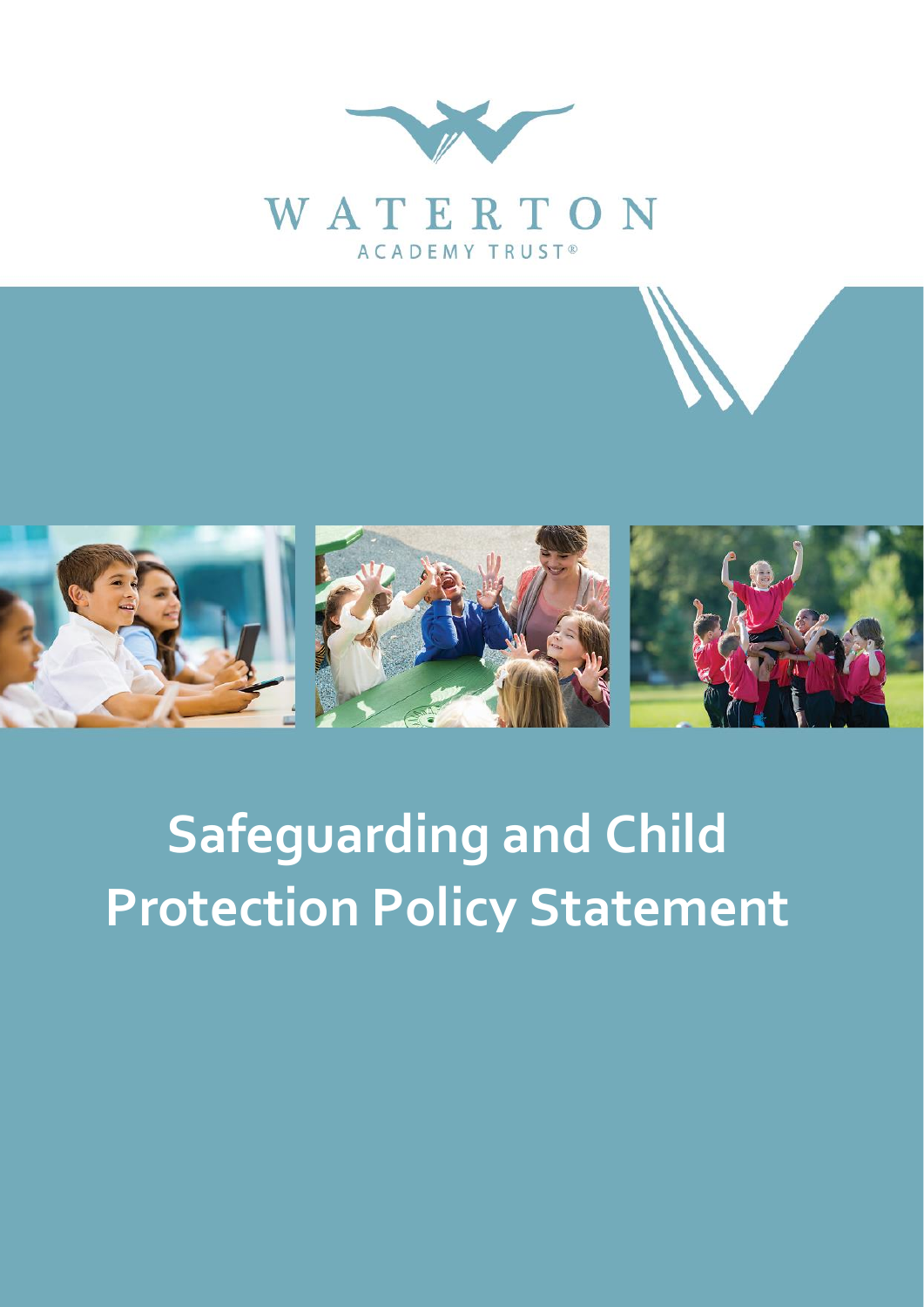## **Introduction**

This policy statement should be read in conjunction with the local Safeguarding and Child Protection Policy of each member Academy. The responsibility for implementation of the local Safeguarding and Child Protection Policy at each Academy lies with the Academy Standards Committee (ASC) and headteacher as set out within the Governance Handbook and matters delegated by the Trust Board (TB) and Local Hub Board (LHB) as set out in the Scheme of Delegation.

Waterton Academy Trust (The Trust) is committed to ensuring the actions we take, keep children safe and protect them from harm in all aspects of their school life. The Trust is committed to safeguarding and promoting the welfare of all our pupils. The actions that we take to prevent harm, to promote well-being, to create safe environments, to respond to specific issues and vulnerabilities all form part of the safeguarding responsibilities of the Trust. We recognise our moral and statutory responsibility and make every effort to provide a safe environment underpinned by a culture of openness where both children and adults feel secure, able to talk and believe they are being listened to.

## **The key principles of this statement are as follows:**

 Member Academy policies, available on individual Academy websites, have been developed to ensure compliance with Section 175 of the Education Act 2002, Section 11 of the Children Act 2004, Working Together to Safeguard Children 2018 and Keeping Children Safe in Education 2021.

 All member academies follow departmental advice 'what to do if you are worried that a child is being abused 2015' and 'sexual violence and sexual harassment between children in schools and colleges 2021'.

- All member Academies follow their local Safeguarding Children Partnership interagency policies and procedures and Information Sharing Agreement
- All member Academies complete their local Safeguarding Children Partnership Annual Safeguarding Audit which should then be made available to the Academy ASC and The Trust.
- Each member Academy ASC is responsible for the implementation of the Safeguarding and Child Protection Policy for the Academy. This is integral to the headteacher's report which is tabled at every ASC meeting.
- Each ASC has a Designated Safeguarding Governor who reports and provides feedback at ASC meetings
- The Designated Safeguarding Governor meets regularly with the Academy's Designated Safeguarding Lead (DSL) to ensure compliance.
- The DSL must complete the annual Safeguarding Training and induction Return for the local Safeguarding Children Partnership. This ensures that all staff are fully trained and up to date with policies and procedures.

 Academies will robustly follow their local authority Escalation Procedure if they have concerns about the management of a case by their Children's Social Care. This policy works in conjunction with other relevant policies all which safeguard the interests and welfare of children e.g. Safer Recruitment, Anti-Bullying, Whistle Blowing, Health and Safety, Special Educational Needs and